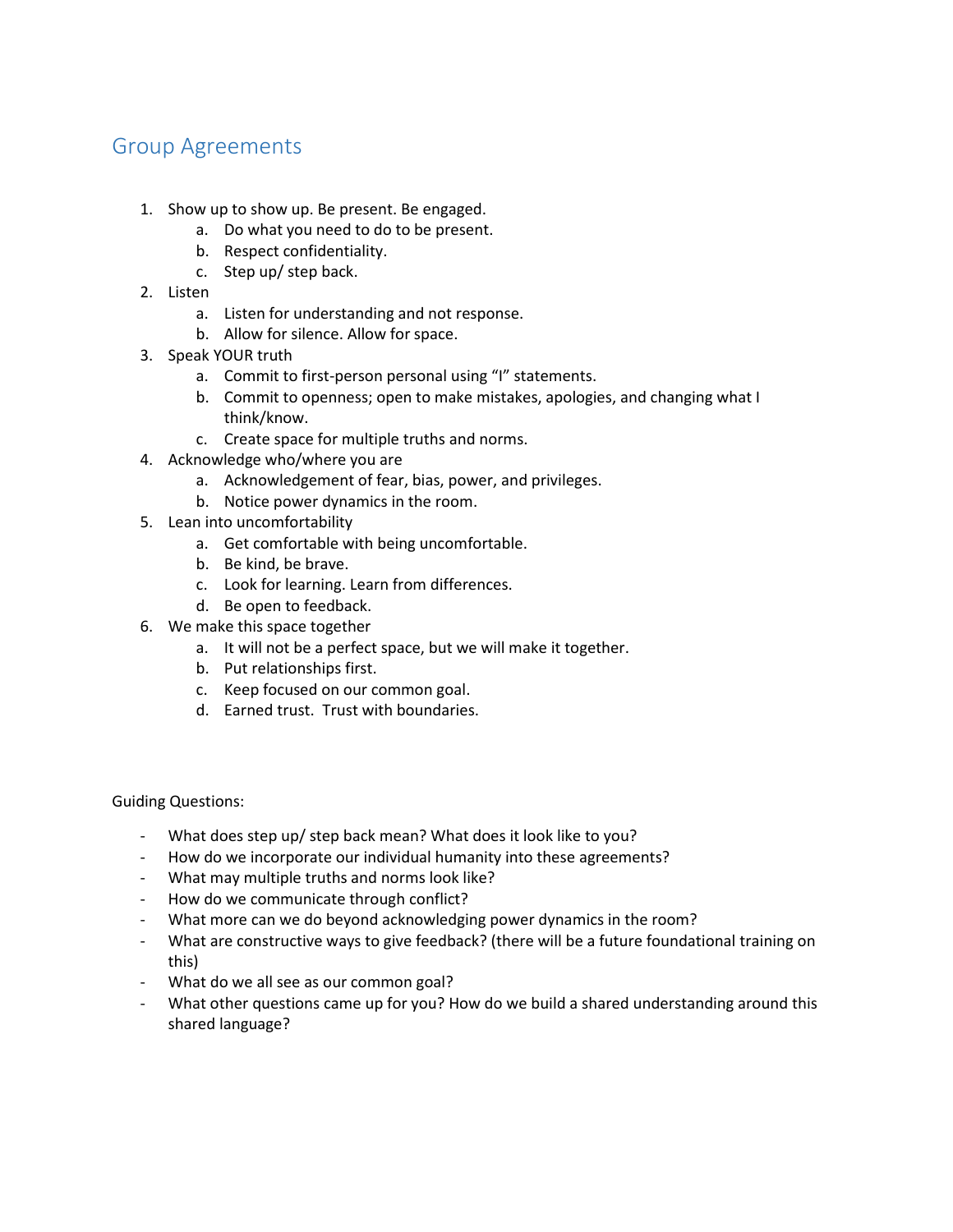Here are some reflections from the Mission, Vision, and Values workgroup. We took time to dive deeper into these group agreements and create more questions to break down and recreate shared understanding.

Note that our Agency agreements are as follows (I don't think these are the fully updated ones):

- 1. Show up to show up. Be present. Be engaged
	- a. Do what you need to do to be present.
	- b. Respect confidentiality
	- c. Step up/ step back
- 2. Listen
	- a. Listen for understanding and not response.
	- b. Allow for silence. Allow for space.
	- c. Allow for humanity including emotions!
- 3. Speak YOUR truth
	- a. Commit to first-person personal using "I" statements
	- b. Commit to openness; open to make mistakes, apologies, and changing what I think/know.
	- c. Create space for multiple truths and norms.
- 4. Acknowledge who/where you are
	- a. Acknowledgement of fear, bias, power, and privileges
	- b. Notice power dynamics in the room:
		- Call Out Power Dynamics: We've heard from others, what about those who have not yet spoken?
		- Holding your peers accountable: If you have the power to equalize a space, you are taking responsibility to equalize that space.
			- o What does an equalized space look like?
				- Sounds like the wisdom in the room is acknowledged and valued.
				- **The ability to build on the knowledge in the room, expand/build** bridges across communicators
				- everyone having equal amount of time to think/feel/respond
				- **Looks like people feeling comfortable**
			- o Tools and Tips to Bring Voice in:
				- Breakout Rooms (With Purpose)
				- Google Docs (with Track Changes)
				- **Miro (Great Collaboration Tool)**
		- Being Open to Unseen/Unknown Power Dynamics
- 5. Lean into uncomfortability
	- a. Get comfortable with being uncomfortable
	- b. Be kind, be brave
	- c. Look for learning. Learn from difference.
	- d. Open to feedback.
- 6. We make this space together